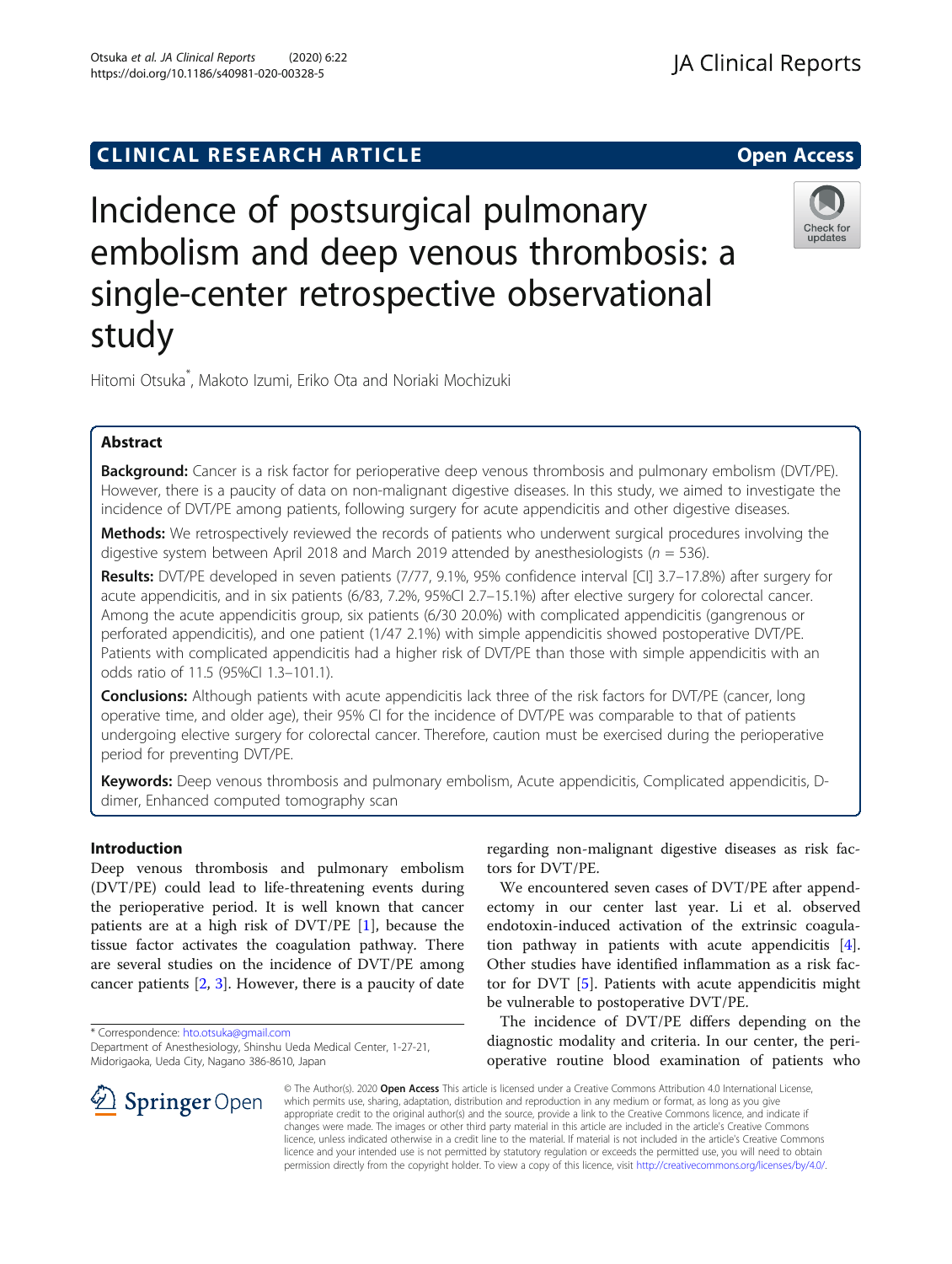undergo surgeries for digestive diseases includes a Ddimer test. When the plasma D-dimer levels exceed approximately 10 μg/ml, we obtain enhanced computed tomography (CT) scans (Fig. 1).

The reported symptomatic PEs constitute just the tip of the iceberg. An analysis of the underlying asymptomatic DVT/PE cases will help reveal the risk factors. Hence, we conducted this study to compare the postoperative incidence of DVT/PE among patients with acute appendicitis and other digestive diseases.

# Methods

This study was approved by the ethical review board of the Shinshu Ueda Medical Center, and the need for informed consent from patients was waived. We retrospectively reviewed the medical records of patients who underwent digestive surgeries at Shinshu Ueda Medical Center from April 2018 to March 2019, attended by anesthesiologists (general anesthesia, neuraxial anesthesia, and local anesthesia). We excluded the following patients from the study: patients who already had PE or DVT on admission, and those who underwent a second operation during the hospital stay. We collected the following data: disease, operation method, age, sex, American Society of Anesthesiologist's Physical Status (ASA-PS), body mass index, operative time, D-dimer value (preoperatively, postoperatively within 24 hours, and on the following days), and DVT/PE diagnosis. Continuous data are presented as mean (25th to 75th percentiles).

# Diagnosis of DVT/PE

DVT/PE was confirmed with enhanced CT scan when the plasma D-dimer value exceeded approximately 10 μg/ml. Enhanced CT scanning was performed with a



64-row multidetector scanner (Aquilion64; Canon Medical Systems Corporation, Ohtawara, Japan). A total non-ionic contrast material volume of 80 to 100 ml (iodine concentration, 300–370 mg/ml) was injected at the rate of 2.4 to 3.0 ml/s according to the patient's weight. For pulmonary embolism, the scanning was started at 25 s after the start of injection, and the whole lung area was assessed. For deep venous thrombosis, the scanning was started at 210 s after the start of injection and the region from the diaphragm to the toes was investigated. In both areas, data were acquired with 0.5 mm thickness scans, and reconstructed for 2.0 mm-slice axial images, 5 mm-slice sagittal images, and 5 mm-slice coronal images. CT images were reviewed by a radiologist and the patient was accordingly diagnosed with DVT/PE. If a patient had any symptom of DVT/PE, we performed enhanced CT immediately, regardless of the D-dimer value. When the plasma D-dimer value did not exceed approximately 10 μg/ml and there were no symptoms, we performed physical examination and ultrasonography, if necessary, for observation.

## Studies

We reviewed the seven DVT/PE cases with acute appendicitis, including their symptoms, plasma D-dimer values, and CT findings.

We compared the incidence of DVT/PE between acute appendicitis and other disease categories. Then, we compared the background data (operative time and age) between patients with acute appendicitis and those with colorectal cancer, as asymptomatic DVT/PE incidence among colorectal cancer patients had been well studied [[6,](#page-4-0) [7\]](#page-4-0), and the number of operated cases are much higher in colorectal cancer than in other cancers. We thought DVT/PE incidence among colorectal cancer patients may provide a benchmark.

We further analyzed and compared the two categories of acute appendicitis, namely, complicated appendicitis and simple appendicitis. Categorization was made by intraoperative findings or postoperative pathological findings. We compared the incidence of DVT/PE, preoperative inflammatory biomarker (WBC, CRP, and Body temperature) levels, and plasma D-dimer values (preoperative and postoperatively within 24 h) between the two categories.

## Statistical analysis

The EZR (Saitama Medical Center, Jichi Medical University, Saitama, Japan) was used for statistical analyses. We compared the incidence of DVT/PE using the Fisher test with the Bonferroni post hoc test. We calculated the confidence interval of DVT/PE incidence with the Clopper-Pearson method. Continuous data were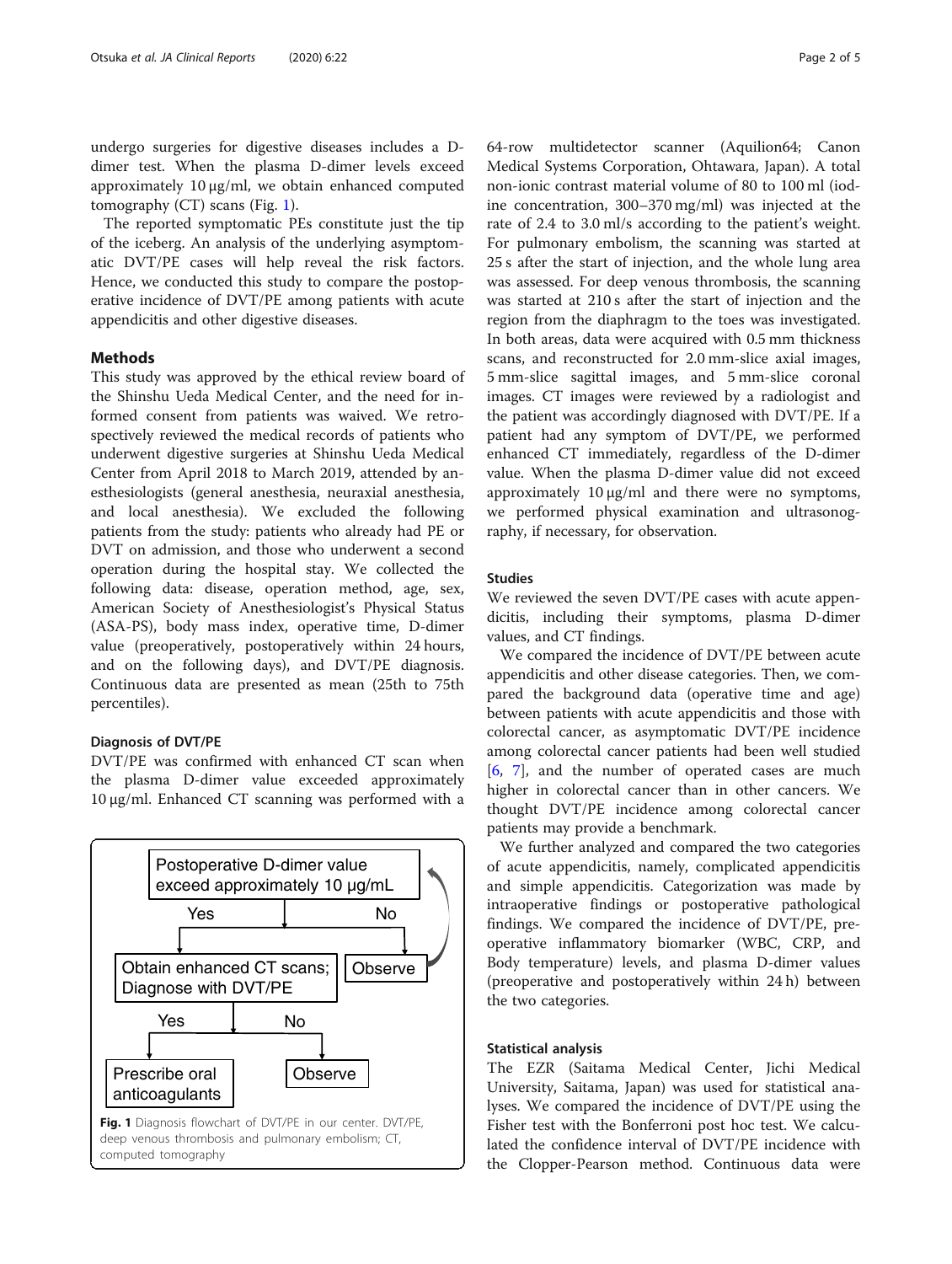compared using the Mann-Whitney  $U$  test.  $P < 0.05$  was considered statistically significant.

#### Results

After appendectomy, seven patients were diagnosed with DVT/PE (Table 1). Only one patient showed lower leg pain. Others had no remarkable clinical findings. We showed some of the CT images in Fig. [2.](#page-3-0) After diagnosis, they were referred to a cardiologist and treated with oral anticoagulants at least for three months [[8\]](#page-4-0).

We calculated the incidence of DVT/PE in each disease categories (Table [2\)](#page-3-0). DVT/PE incidence in acute appendicitis patients was 9.1% (95%CI 3.7–17.8). That incidence was significantly higher than that in the elective hernia patients. DVT/PE incidence in colorectal cancer patients was 7.2% (95%CI 2.7–15.1). There were no statistically significant differences between the colorectal cancer patients and other disease categories.

Operative time and a patient's age are known risk factors for DVT/PE after a surgical operation. The operative time was significantly shorter in acute appendicitis patients than in colorectal cancer patients (68 [55–89] vs 184  $[156-236]$  min;  $P < 0.001$ ). The acute appendicitis patients were significantly younger than colorectal cancer patients (40 [14–58] vs 76 [68–83] years;  $P < 0.001$ ).

Among the acute appendicitis group, six patients (6/30 20.0%) with complicated appendicitis and one patient (1/47 2.1%) with simple appendicitis had postoperative DVT/PE. Patients with complicated appendicitis had a higher risk of DVT/PE than those with simple appendicitis with an odds ratio of 11.5 (95%CI 1.3–101.1). Among preoperative inflammatory biomarkers, CRP value was significantly higher in complicated appendicitis patients than in simple appendicitis patients (Table [3](#page-3-0)).

## Discussion

In this retrospective study, DVT/PE occurred in seven and six patients after surgery for acute appendicitis and colorectal cancer. Furthermore, patients with

complicated appendicitis showed a higher risk of DVT/PE than those with simple appendicitis.

The incidence of asymptomatic DVT/PE after colorectal surgery is reported in some literatures. Routine screening with Doppler ultrasonography revealed that the DVT incidence after colorectal surgery was 3.0% [\[6](#page-4-0)]. Another study reported that DVT/PE incidence among laparoscopic colorectal surgery patients without anticoagulant prophylaxis was 5.1% using enhanced CT screening for all patients [[7\]](#page-4-0). Higher incidence of DVT/ PE is reported in laparoscopic surgery for gastrointestinal cancer as 18.3% [\[9\]](#page-4-0), and 24.3% in major abdominal surgery  $[10]$  $[10]$ . In this study, the incidence of  $DVT/PE$ after colorectal surgery was 7.2%.

To our knowledge, DVT/PE incidence after surgery for acute appendicitis has not been reported yet. This neglect could be attributed to the absence of the three risk factors, cancer, long operative time, and older age, in the case of acute appendicitis. However, in our study, the 95% confidence interval for DVT/PE incidence in acute appendicitis patients was comparable to that in colorectal cancer patients (Table [2](#page-3-0)).

In further analysis, complicated appendicitis showed significantly higher incidence of DVT/PE than simple appendicitis. Inflammation was previously considered to be a risk factor of DVT/PE [[5\]](#page-4-0). Patients with complicated appendicitis were reported to have higher plasma IL-6 level than those with simple appendicitis [[11\]](#page-4-0). Elevated IL-6 might have induced DVT [\[12](#page-4-0)] in those patients. Further study is needed to confirm this theory.

Among DVT/PE cases after surgery for acute appendicitis, the D-dimer values gradually increased with the passing day (Table 1). We do not know whether this reflected the resolution of the fibrinolysis suppression or a growing clot in the veins. If it is because of thrombosis progression a few days after the operation, enhancing the postoperative rehabilitation may be helpful for the prevention of DVT/PE.

**Table 1** Seven cases of deep venous thrombosis and pulmonary embolism (DVT/PE) after appendectomy

| Case   | Age (years) | Sex    | Operative<br>time (min) | Diagnosis day | Symptoms       | Types of thrombosis | Pre D-dimer<br>$(\mu q/ml)$ | Post D-dimer<br>$(\mu q/ml)$ | Diag D-dimer<br>$(\mu q/ml)$ |
|--------|-------------|--------|-------------------------|---------------|----------------|---------------------|-----------------------------|------------------------------|------------------------------|
| Case 1 | 42          | Female | -83                     | 2POD          | None           | PF                  |                             | 6.4                          | 9.0                          |
| Case 2 | -65         | Female | 94                      | 3POD          | None           | PE                  | 0.7                         | 6.1                          | 10.5                         |
| Case 3 | - 77        | Male   | 80                      | 3POD          | None           | PF                  | 6.0                         | 8.1                          | 23.3                         |
| Case 4 | -86         | Male   | 129                     | 6POD          | None           | Proximal DVT        | 1.0                         | 3.4                          | 10.3                         |
| Case 5 | 47          | Female | 98                      | 6POD          | Lower leg pain | Distal DVT, PE      | 1.2                         | 5.2                          | <b>NA</b>                    |
| Case 6 | -82         | Female | 59                      | 6POD          | None           | Distal DVT, PE      | 3.5                         | 6.3                          | 48.0                         |
| Case 7 | 58          | Male   | 74                      | 5POD          | None           | Distal DVT. PE      | 18.2                        | 25.1                         | 33.2                         |

Pre preoperative, Post postoperatively within 24 h, Diag diagnosis day, POD postoperative day, PE pulmonary embolism, NA D-dimer was not studied that day Cases are arranged as per their order of occurrence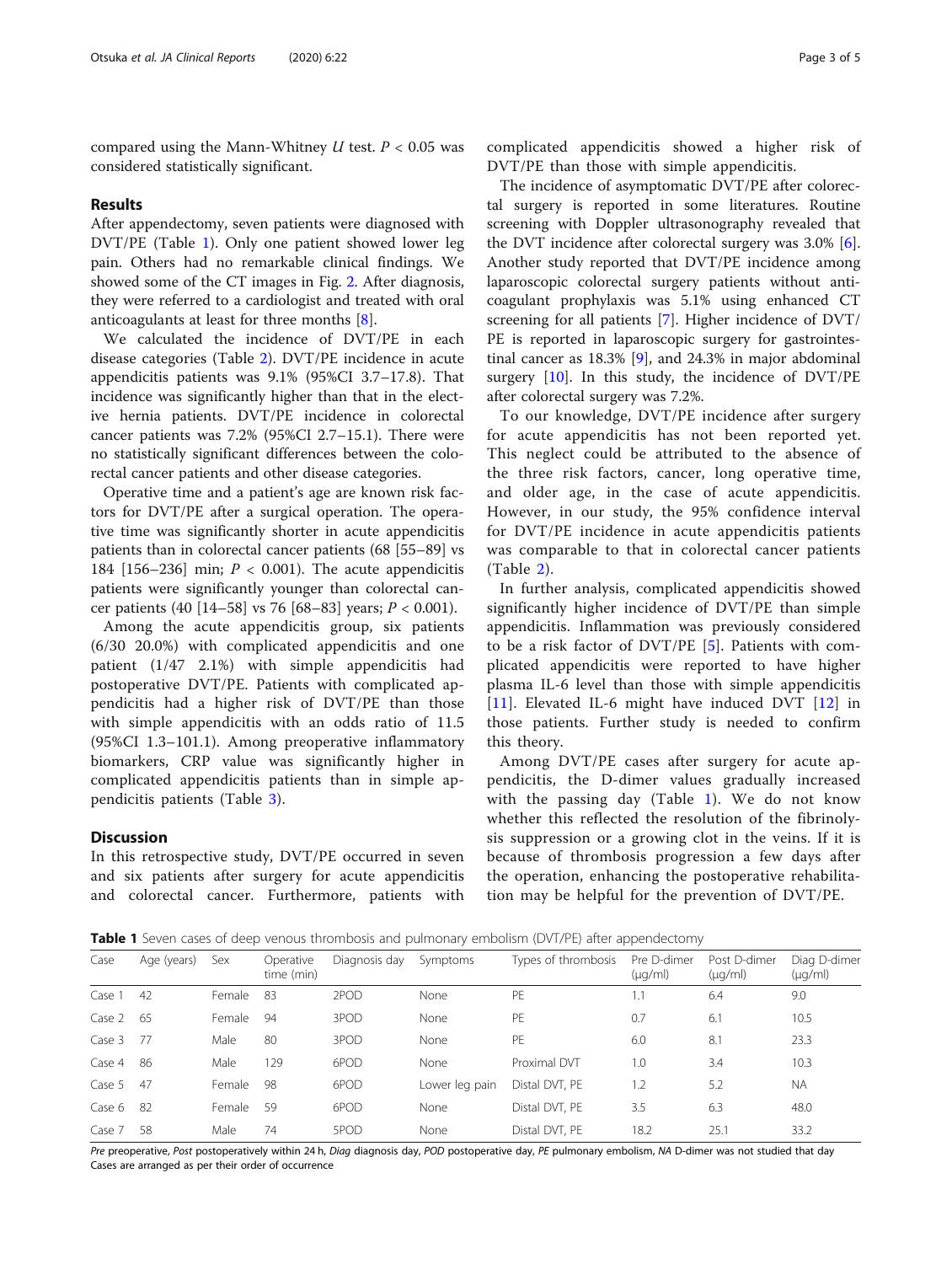<span id="page-3-0"></span>

|                                                         |  |  | Table 2 Incidence of perioperative deep venous thrombosis |
|---------------------------------------------------------|--|--|-----------------------------------------------------------|
| and pulmonary embolism (DVT/PE) after digestive surgery |  |  |                                                           |

| DVT or PE cases/total<br>number ( $n = 520$ ) | % (95%CI)                     |
|-----------------------------------------------|-------------------------------|
| 5/22                                          | 22.7 (7.8-45.4) <sup>b</sup>  |
| 2/9                                           | $22.2(2.8-60.0)$              |
| 7/77                                          | 9.1 $(3.7-17.8)$ <sup>d</sup> |
| 2/22                                          | $9.1(1.1-29.2)$               |
| 6/83                                          | $7.2$ $(2.7-15.1)$            |
| 2/28                                          | $7.1(0.9 - 23.5)$             |
| 2/41                                          | $4.9(0.6 - 16.5)$             |
| 0/16                                          | $0(0-20.6)$                   |
| 0/7                                           | $0(0-41.0)$                   |
| 0/133                                         | $0 (0-2.7)^{a,b}$             |
| 0/45                                          | $0(0-7.9)$                    |
| 2/37                                          | $5.4(0.7-18.2)$               |
|                                               |                               |

DVT deep venous thrombosis, PE pulmonary embolism, CI confidence interval Sixteen patients were excluded from the study (patients who already had PE or DVT on admission, or those who underwent a second operation during the hospital stay)

Perforated colorectal cancer cases were included in "colorectal perforation" <sup>a</sup> Acute appendicitis vs hernia (elective surgery),  $p = 0.049$ 

<sup>b</sup>Hepatic cancer, pancreatic cancer vs hernia (elective surgery),  $p = 0.003$ No statistically significant differences were seen among other categories (Fisher test, Bonferroni post hoc test)

95% confidence intervals were calculated with the Clopper-Pearson method

The limitations of this study were that this was a single-center study, technical errors might have occurred while drawing blood (slow drawing causes coagulation cascade in the needle), the timing of blood sampling was not strictly determined, and our attending physicians used a high D-dimer cutoff value of approximately 10 μg/ml for ordering enhanced CT based on their clinical experiences, instead of conventionally proposed  $0.5 \mu$ g/ml [[13\]](#page-4-0). Therefore, some patients with DVT/PE might not have been diagnosed.

Future studies should evaluate other non-malignant inflammatory diseases as risk factors for DVT/PE and

Table 3 Comparison of the inflammatory biomarkers and plasma D-dimer levels between complicated appendicitis and simple appendicitis

| Variable                              | Complicated<br>$(n = 30)$ | Simple ( $n = 47$ ) P value |            |
|---------------------------------------|---------------------------|-----------------------------|------------|
| Temperature (°C)                      | 37.2 (36.7-38.3)          | 37.1 (36.7-37.7)            | 0.32       |
| WBC (10 <sup>2</sup> /µl)             | 12,700 (10,300-15,650)    | 12,600<br>$(9500 - 14,500)$ | 0.59       |
| CRP (mg/dl)                           | $9.4(4.0 - 18.4)$         | $1.0(0.4 - 2.4)$            | $< 0.001*$ |
| Pre D-dimer (µg/ml)                   | $1.15(0.58 - 2.65)$       | $0.40(0.13 - 0.70)$         | $< 0.001*$ |
| Post D-dimer (µg/ml) 3.45 (1.75–6.10) |                           | $0.50(0.30 - 1.30)$         | $< 0.001*$ |

WBC white blood cell count, CRP C reactive protein, Pre D-dimer plasma Ddimer level examined preoperatively, Post D-dimer plasma D-dimer level examined postoperatively within 24 h

Continuous data are presented as median (25th to 75th percentile)  $P$  values were calculated using the Mann-Whitney  $U$  test

 $*P < 0.05$